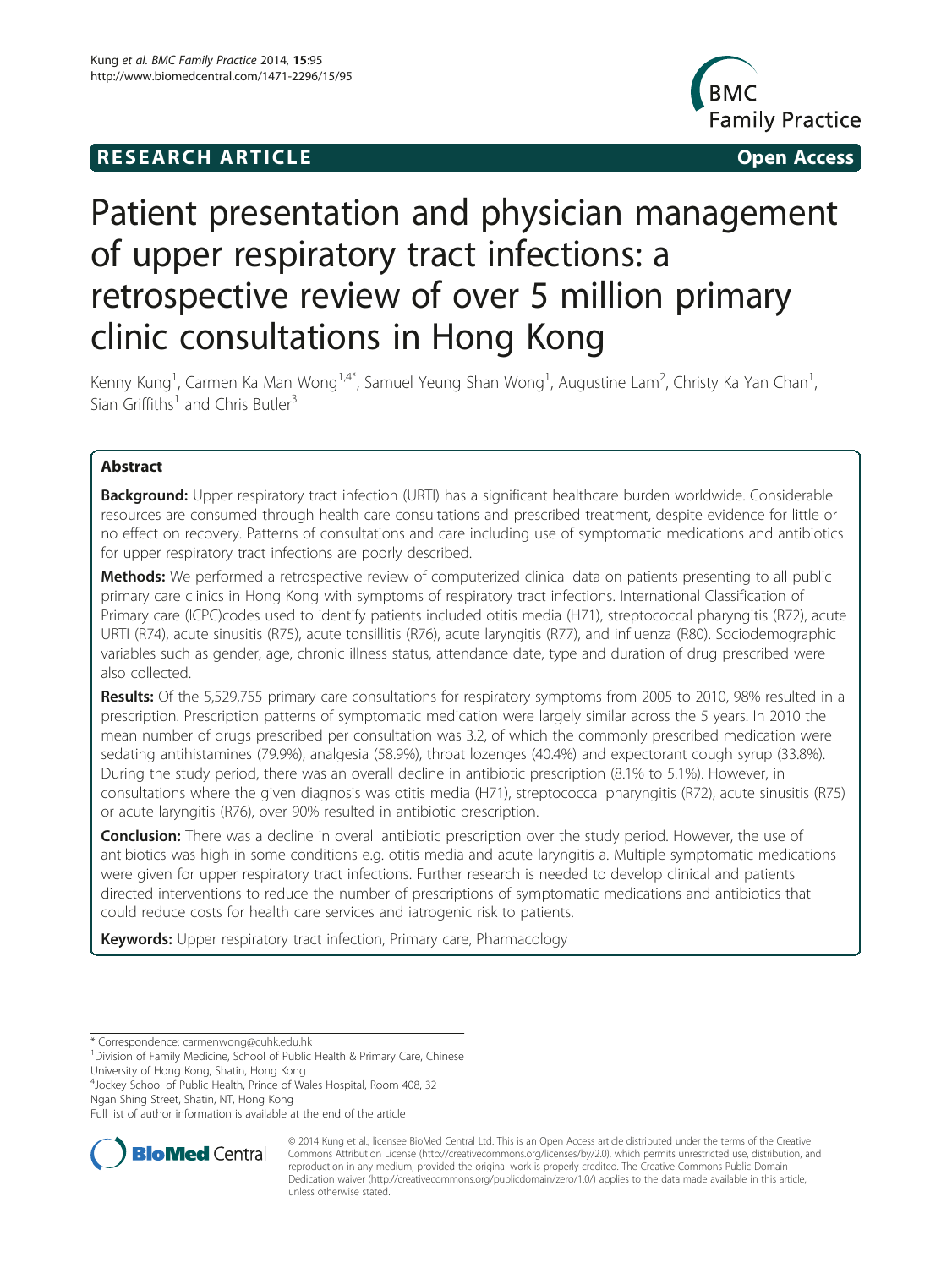# Background

Respiratory infections are the commonest health problem encountered in primary care worldwide [\[1-3](#page-5-0)], amounting to between 16% to over 60% of attendances depending on locality [\[4,5](#page-5-0)]. Upper respiratory tract infection (URTI) is an important cause of reduced activity days, school and work loss, impaired school performance, and increased healthcare utilization [\[6](#page-5-0)], resulting in substantial economic burden.

There is little data on actual prescribing practice for URTI in Asia. Evidence shows that symptomatic medications including antibiotics are of marginal or no benefit [[7](#page-5-0)-[13\]](#page-5-0). However, there are widespread variations in URTI management. A telephone survey of Auckland GPs found that 95% would, on occasions, prescribe asneeded medications (instructions for patient to fill prescriptions if condition worsens), including antibiotics [[14\]](#page-5-0). In a European study, the number of medication types per patient varied from 0.82 to 3.55 per patient per year [[15\]](#page-5-0). Interestingly, the antibiotic prescription rate in this European study did not vary with the overall medication prescription rate. A study in Zimbabwe highlighted widespread non-evidence based prescribing for URTI patients [\[16](#page-6-0)]. The actual prescribing practice among Chinese primary care physicians for URTI symptoms has not previously been investigated, although anecdotal observations show that medications for symptomatic relief are commonly used. Understanding the characteristics of patients who consult with URTI symptoms and the prescribing practices of primary care clinicians could identify opportunities for intervention such as reducing unnecessary prescriptions of antibiotic and symptomatic medication and reallocating resources for other medical conditions in primary care such as chronic disease management.

We therefore reviewed the characteristics of patients attending Hong Kong's public primary care clinics (PPCCs) with URTI symptoms, and the types of medications clinicians prescribed for URTI symptoms.

# Methods

We performed a retrospective review of computerized clinical data on patients presenting to PPCCs with upper respiratory tract symptoms between  $1<sup>st</sup>$  January 2005 and  $31<sup>st</sup>$  December 2010. Upper respiratory tract symptoms were defined by specific ICPC (International Classification of Primary Care) codes agreed upon by an expert panel of local primary care physicians including:

- H71 otitis media
- R72 streptococcal pharyngitis
- R74 acute upper respiratory tract infection
- $R75$  acute sinusitis
- $R76$  acute tonsillitis
- $R77$  acute laryngitis
- R80 influenza

There are 74 PPCCs in Hong Kong covering the entire population 7 million, with over 5 million attendances annually [[17](#page-6-0)]. Consultations fees are subsidized for permanent residents (patient pays USD5.8 per consultation, inclusive of medications and investigations), while specific populations (government workers and those on financial assistance) receive free consultations. Existing literature suggests that less than 100,000 attendances are made to local emergency departments for non-urgent respiratory tract infections annually [[18,19\]](#page-6-0), while 26% of private sector consultations (accounting for 50% of Hong Kong's primary care) are related to respiratory tract infections [\[1](#page-5-0)].

Data on gender, age, chronic illness status, attendance date, type and duration of drug prescribed for URTI were extracted from the system-wide electronic record system (Clinical Data Analysis & Reporting System [CDARS]). There is no information from CDARS for patients' financial status; nevertheless, those requiring financial assistance from the government can be identified separately from those paying the usual fee. Previous publications using CDARS have demonstrated the accuracy and completeness of the data retrieved from this system [\[20](#page-6-0)].

We defined a repeat attendance for the same URTI episode (which we considered as the same illness episode) as any attendances for URTI symptoms within 28 days of the previous URTI attendance. Medications were grouped into specific drug classes, including analgesia, antibiotics, antihistamines, cough syrup, mucolytic, s α-agonists, β-agonists, theophylline and other including throat lozenges, lysozyme.

All statistical analysis was performed using SPSS version 18.0 for Windows. Descriptive statistics were calculated using mean and range. Chi-square test was used to compare categorical variables across the different years. All p values <0.05 were regarded as statistically significant.

This study was approved by the Clinical Research Ethics Committee of the Chinese University of Hong Kong and New Territories East Cluster of the Hospital Authority.

# Results

There were 5,529,755 attendances for RTIs from 2005 to 2010. Patient demographics and the conditions diagnosed are summarized in Table [1.](#page-2-0)

### Patient presentation

There were 5,529,755 consultations for URTI symptoms in the study period for the patient population of 1,181,816 [[21\]](#page-6-0). The distribution of annual attendances was similar across the six years with the majority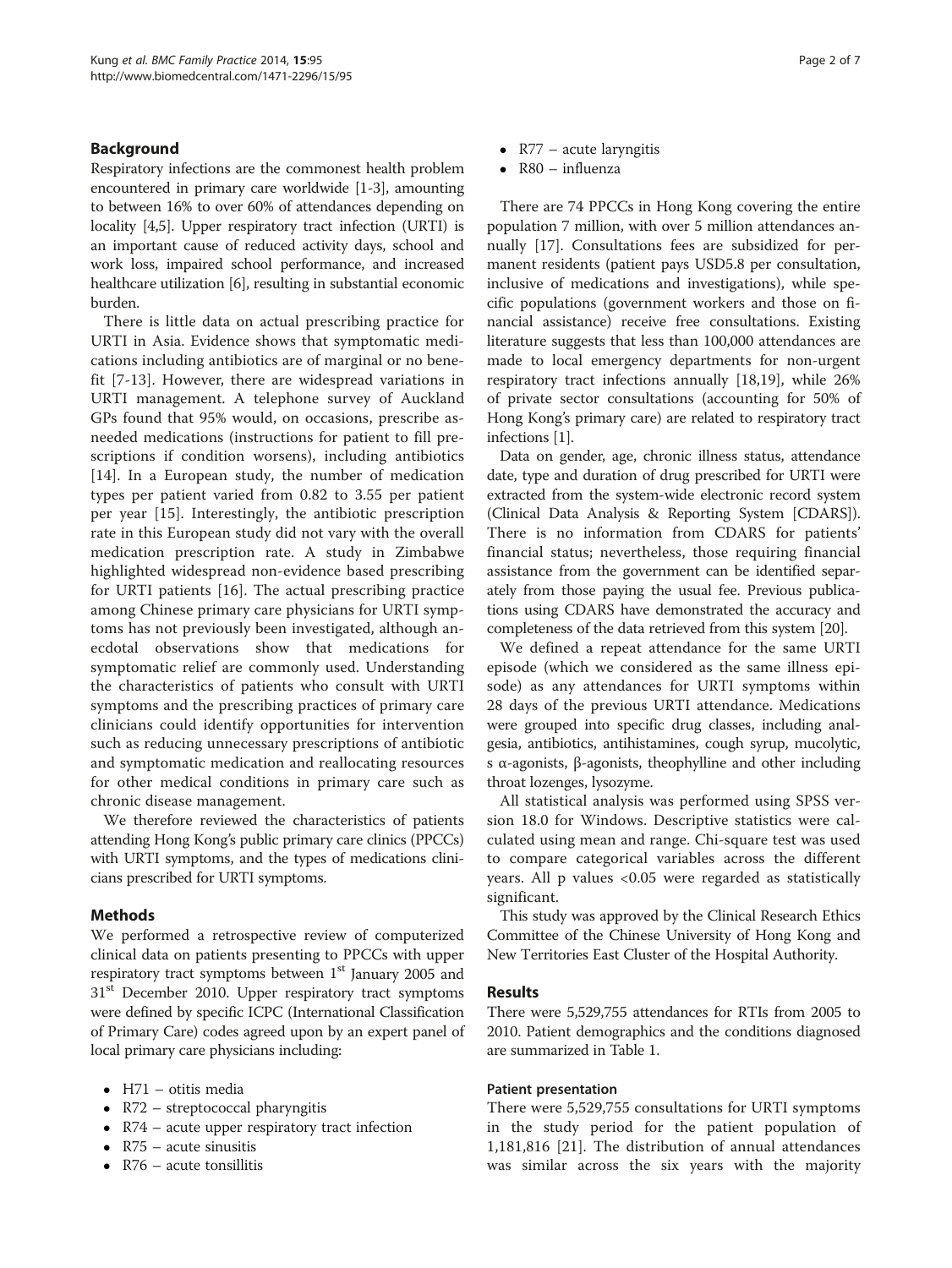#### <span id="page-2-0"></span>Table 1 Patient demographics and diagnosed conditions

|                                                                   | <b>Year of attendance</b> |                |                |                |                |                |  |  |
|-------------------------------------------------------------------|---------------------------|----------------|----------------|----------------|----------------|----------------|--|--|
|                                                                   | 2005                      | 2006           | 2007           | 2008           | 2009           | 2010           |  |  |
| Annual attendance for all<br>respiratory infections               | 997768                    | 937686         | 923504         | 966739         | 813874         | 895978         |  |  |
| Distribution of annual attendances<br>number (number of patients) |                           |                |                |                |                |                |  |  |
| 1 attendance                                                      | 59.9% (319154)            | 59.7% (296239) | 57.5% (269327) | 56.7% (274308) | 59.4% (253995) | 57.8% (264110) |  |  |
| 2-4 attendances                                                   | 34.2% (181992)            | 34.0% (168824) | 35.3% (165316) | 35.9% (173343) | 34.3% (146461) | 35.3% (161307) |  |  |
| 5-8 attendances                                                   | 4.9% (26157)              | 5.2% (25765)   | 5.8% (27347)   | 6.1% (29305)   | 5.2% (22411)   | 5.8% (26308)   |  |  |
| >8 attendances                                                    | 1.0% (5495)               | 1.1% (5359)    | 1.3% (6034)    | $1.3\%$ (6517) | 1.1% (4735)    | 1.2% (5549)    |  |  |
| <b>Patient headcount</b>                                          | 532798                    | 496187         | 468024         | 483473         | 427602         | 457274         |  |  |
| Mean attendance per patient per year                              | 1.9                       | 1.93           | 2.0            | 2.0            |                | 2.0            |  |  |
| Mean age (years)                                                  | 41.1                      | 41.2           | 42.9           | 43.8           | 44.3           | 45.6           |  |  |
| Gender                                                            |                           |                |                |                |                |                |  |  |
| Female                                                            | 56.4%                     | 56.1%          | 56.9%          | 57.0%          | 56.4%          | 57.0%          |  |  |
| On government subsidy                                             | 20.7%                     | 20.4%          | 19.5%          | 21.0%          | 21.4%          | 21.0%          |  |  |
| <b>Chronic illness</b>                                            |                           |                |                |                |                |                |  |  |
| Ischaemic heart disease                                           | 1.6% (8440)               | 1.5% (7578)    | 1.5% (7219)    | 1.6% (7594)    | 1.5% (6324)    | 1.5% (6729)    |  |  |
| Hypertension                                                      | 22.8% (121304)            | 21.8% (108344) | 23.2% (108397) | 23.9% (115461) | 23.9% (102066) | 24.0% (109558) |  |  |
| <b>Stroke</b>                                                     | 1.6% (8290)               | 1.4% (7191)    | 1.5% (7151)    | 1.6% (7580)    | 1.4% (6128)    | 1.4% (6392)    |  |  |
| Prostatism                                                        | 2.6% (13905)              | 2.7% (13160)   | 2.8% (13219)   | 2.9% (14072)   | 2.9% (12610)   | 2.9% (13374)   |  |  |
| Asthma                                                            | 2.9% (15264)              | 3.0% (14904)   | 3.2% (14866)   | 3.1% (15146)   | 3.2% (13563)   | 2.9% (13358)   |  |  |
| <b>COPD</b>                                                       | 1.5% (7797)               | 1.4% (7191)    | 1.4% (6679)    | 1.3% (6458)    | 1.3% (5595)    | 1.1% (5197)    |  |  |
| <b>Coded conditions</b>                                           |                           |                |                |                |                |                |  |  |
| H71 (otitis media)                                                | 0.29%                     | 0.34%          | 0.31%          | 0.33%          | 0.33%          | 0.33%          |  |  |
| R72 (streptococcal                                                | 0.02%                     | 0.03%          | 0.02%          | 0.03%          | 0.04%          | 0.04%          |  |  |
| pharyngitis)                                                      | 97.35%                    | 96.99%         | 97.07%         | 96.30%         | 95.42%         | 94.25%         |  |  |
| R74 (acute URTI)                                                  | 0.15%                     | 0.17%          | 0.20%          | 0.21%          | 0.26%          | 0.25%          |  |  |
| R75 (acute sinusitis)                                             | 0.49%                     | 0.53%          | 0.44%          | 0.67%          | 0.88%          | 1.02%          |  |  |
| R76 (acute tonsillitis)                                           | 0.04%                     | 0.04%          | 0.03%          | 0.03%          | 0.04%          | 0.07%          |  |  |
| R77 (acute laryngitis)                                            | 0.26%                     | 0.33%          | 0.29%          | 0.27%          | 0.69%          | 0.97%          |  |  |
| R80 (influenza)                                                   |                           |                |                |                |                |                |  |  |

(approx 60%) of patients presenting once for symptoms of upper respiratory tract infections. Over a third of the patients (approximately 35%) attended 2-4 times per year. There was a 16% drop in attendances in 2009. Overall, there was a significant increase  $(p < 0.001)$  in the mean number of annual attendances per patient.

The mean age of presentation shows a steady increase from 41.1 to 45.6 years from 2005 -2010. Patients were more likely to be female (approx 57%) and on average one fifth of those presenting were on government subsidy. Over 94% were coded as upper respiratory tract infection (R74). Over the 6 years, there was a significant increase ( $p < 0.001$ ) in the number of patients coded with non-R74 conditions.

#### Prescription of medication

Of the 5,529,755 primary care consultations for URTI symptoms from 2005 to 2010, 98% resulted in a prescription of at least one medication (Table [2\)](#page-3-0). Prescription patterns of symptomatic medication were largely similar across the 5 years, but there was a small but significant rise in the number of drugs given per consultation ( $p < 0.001$ ). The most commonly prescribed medications were sedating antihistamines (79.9%), analgesia (58.9%), throat lozenges (40.4%) and expectorant cough syrup (33.8%). During the study period, there was a significant decline in antibiotic prescription from 8.1% to  $5.1\%$  ( $p < 0.001$ ). However, in consultations, where the given diagnosis was otitis media (H71), streptococcal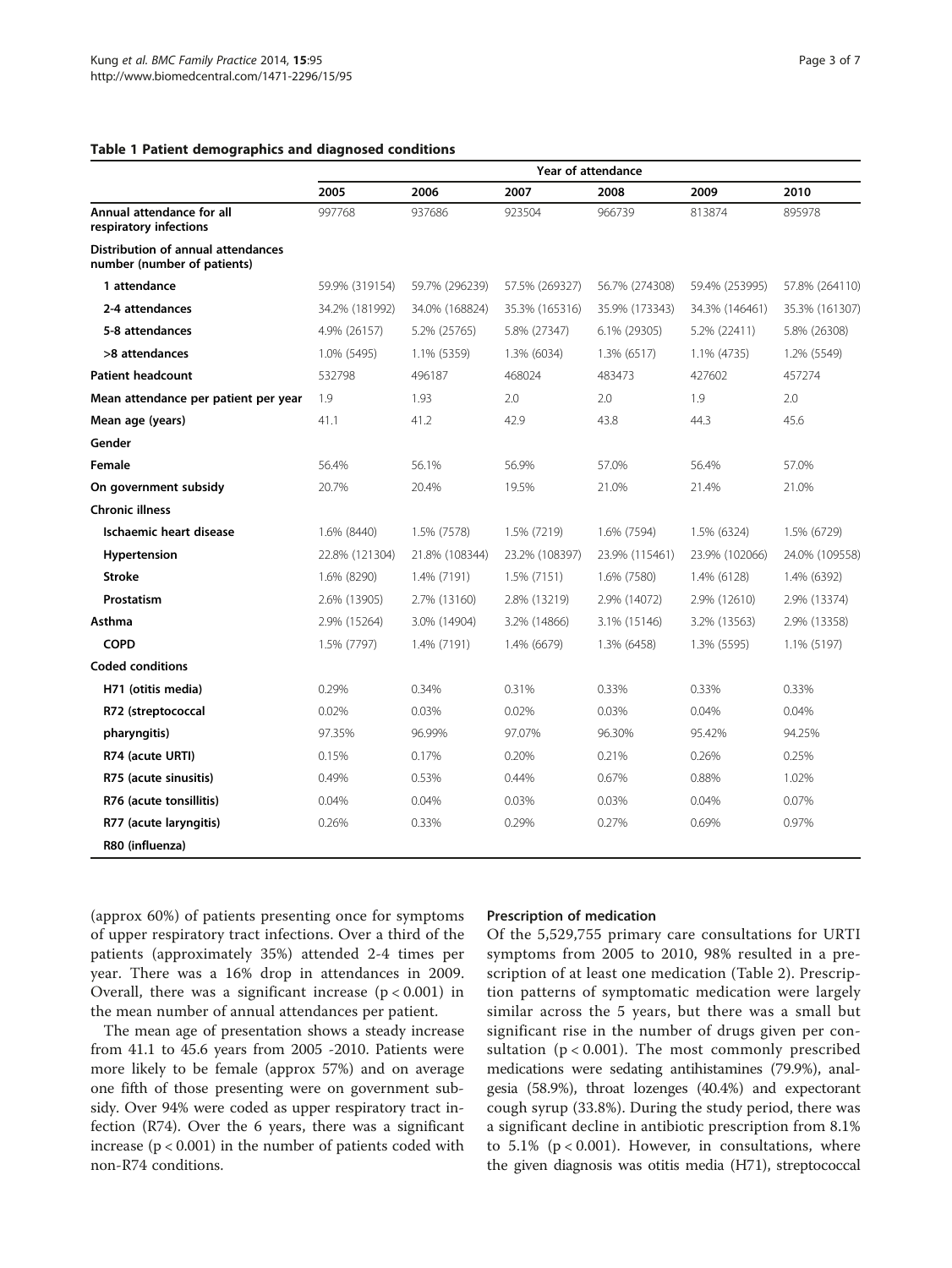## <span id="page-3-0"></span>Table 2 Details on drugs prescribed

|                                        | Year of attendance |       |       |       |       |       |                             |  |
|----------------------------------------|--------------------|-------|-------|-------|-------|-------|-----------------------------|--|
|                                        | 2005               | 2006  | 2007  | 2008  | 2009  | 2010  |                             |  |
| Mean number of drugs                   | 3.1                | 3.1   | 3.2   | 3.2   | 3.2   | 3.2   |                             |  |
| Number of drug items per prescription  |                    |       |       |       |       |       |                             |  |
| 0                                      | 2.7%               | 2.7%  | 2.3%  | 1.3%  | 1.3%  | 1.1%  |                             |  |
| $\mathbf{1}$                           | 5.7%               | 5.5%  | 5.1%  | 5.1%  | 5.5%  | 5.0%  |                             |  |
| $\overline{2}$                         | 21.2%              | 20.4% | 19.6% | 19.7% | 19.8% | 18.3% |                             |  |
| 3                                      | 34.6%              | 33.8% | 33.3% | 33.0% | 32.4% | 32.1% |                             |  |
| 4                                      | 27.8%              | 28.5% | 29.7% | 30.9% | 31.0% | 33.0% |                             |  |
| >4                                     | 8.1%               | 9.2%  | 10.0% | 10.0% | 10.0% | 10.5% |                             |  |
| Proportion of prescriptions containing |                    |       |       |       |       |       | <b>Current evidence</b>     |  |
| <b>Analgesics</b>                      |                    |       |       |       |       |       |                             |  |
| Paracetamol                            | 58.3%              | 60.1% | 59.8% | 59.1% | 58.7% | 58.9% | May reduce fever            |  |
| <b>NSAIDs</b>                          | 3.0%               | 3.6%  | 4.2%  | 4.3%  | 4.5%  | 4.9%  | May reduce pain             |  |
| <b>COX-II inhibitors</b>               | 0.0%               | 0.0%  | 0.0%  | 0.0%  | 0.0%  | 0.0%  | No evidence                 |  |
| <b>Antibiotics</b>                     | 8.1%               | 8.1%  | 6.8%  | 4.9%  | 4.4%  | 5.1%  |                             |  |
| <b>Antihistamines</b>                  |                    |       |       |       |       |       |                             |  |
| Sedating                               | 81.1%              | 80.1% | 82.3% | 82.4% | 80.8% | 79.9% | Ineffective                 |  |
| Non-sedating                           | 0.5%               | 0.3%  | 0.3%  | 0.3%  | 0.6%  | 1.2%  |                             |  |
| Cough syrup                            |                    |       |       |       |       |       |                             |  |
| Expectorant                            | 36.8%              | 35.6% | 36.3% | 36.3% | 34.0% | 33.8% | Not recommended in children |  |
| Codeine                                | 7.1%               | 6.9%  | 6.7%  | 6.5%  | 6.6%  | 6.3%  | Limited evidence            |  |
| Mucolytic                              | 20.9%              | 22.2% | 23.0% | 24.0% | 24.0% | 25.0% | May reduce symptoms         |  |
| Oral a-agonist                         | 0.6%               | 0.4%  | 0.3%  | 0.2%  | 0.2%  | 0.2%  | Modest effect in adults     |  |
| Oral β-agonist                         | 4.4%               | 4.7%  | 4.2%  | 4.1%  | 3.7%  | 4.1%  | No evidence                 |  |
| Theophylline                           | 1.1%               | 1.0%  | 1.0%  | 0.9%  | 0.8%  | 0.9%  | No evidence                 |  |
| <b>Others</b>                          |                    |       |       |       |       |       |                             |  |
| <b>Throat lozenges</b>                 | 34.7%              | 34.9% | 35.6% | 37.5% | 39.9% | 40.4% | No evidence                 |  |
| Lysozyme                               | 10.6%              | 11.8% | 13.8% | 14.5% | 14.9% | 15.6% | No evidence                 |  |
| Neozep                                 | 0.6%               | 0.3%  | 0.3%  | 0.2%  | 0.0%  | 0.1%  |                             |  |

pharyngitis (R72), acute sinusitis (R75) and acute laryngitis (R76), over 90% resulted in antibiotic prescription (Table 3). Almost 50% of patients diagnosed with influenza were prescribed antibiotics. The proportion was much less among those coded with R74 (acute URTI).

# **Discussion**

# Main study findings

Consultations for URTI symptoms account for almost 20% of attendances per year in Hong Kong's public primary care (around 900,000 out of 5 million attendances

|  |  | Table 3 Proportion of antibiotic prescribed in different URTIs |
|--|--|----------------------------------------------------------------|
|  |  |                                                                |

|      | <b>Condition</b> |             |               |              |              |             |              |  |
|------|------------------|-------------|---------------|--------------|--------------|-------------|--------------|--|
| Year | H71              | <b>R72</b>  | <b>R74</b>    | <b>R75</b>   | R76          | <b>R77</b>  | <b>R80</b>   |  |
| 2005 | 94.4% (2816)     | 89.2% (213) | 6.5% (957615) | 90.7% (1523) | 95.2% (4776) | 23.9% (348) | 54.0% (2556) |  |
| 2006 | 95.4% (3135)     | 80.6% (294) | 6.3% (897381) | 86.1% (1529) | 96.0% (4915) | 25.4% (378) | 52.8% (3087) |  |
| 2007 | 95.2% (2798)     | 81.7% (164) | 5.1% (889038) | 85.0% (1788) | 94.7% (4005) | 26.9% (283) | 50.6% (2669) |  |
| 2008 | 94.1% (3179)     | 93.9% (245) | 2.6% (937252) | 91.6% (2024) | 96.7% (6543) | 59.1% (281) | 47.0% (2623) |  |
| 2009 | 94.4% (2683)     | 95.5% (352) | .8% (782692)  | 92.0% (2138) | 97.8% (7233) | 68.6% (338) | 43.1% (5697) |  |
| 2010 | 94.4% (3044)     | 97.8% (320) | .9% (858979)  | 91.3% (2317) | 97.9% (9317) | 73.6% (658) | 48.2% (8882) |  |

Bracketed values indicate the number of attendances where the specified ICPC code was assigned.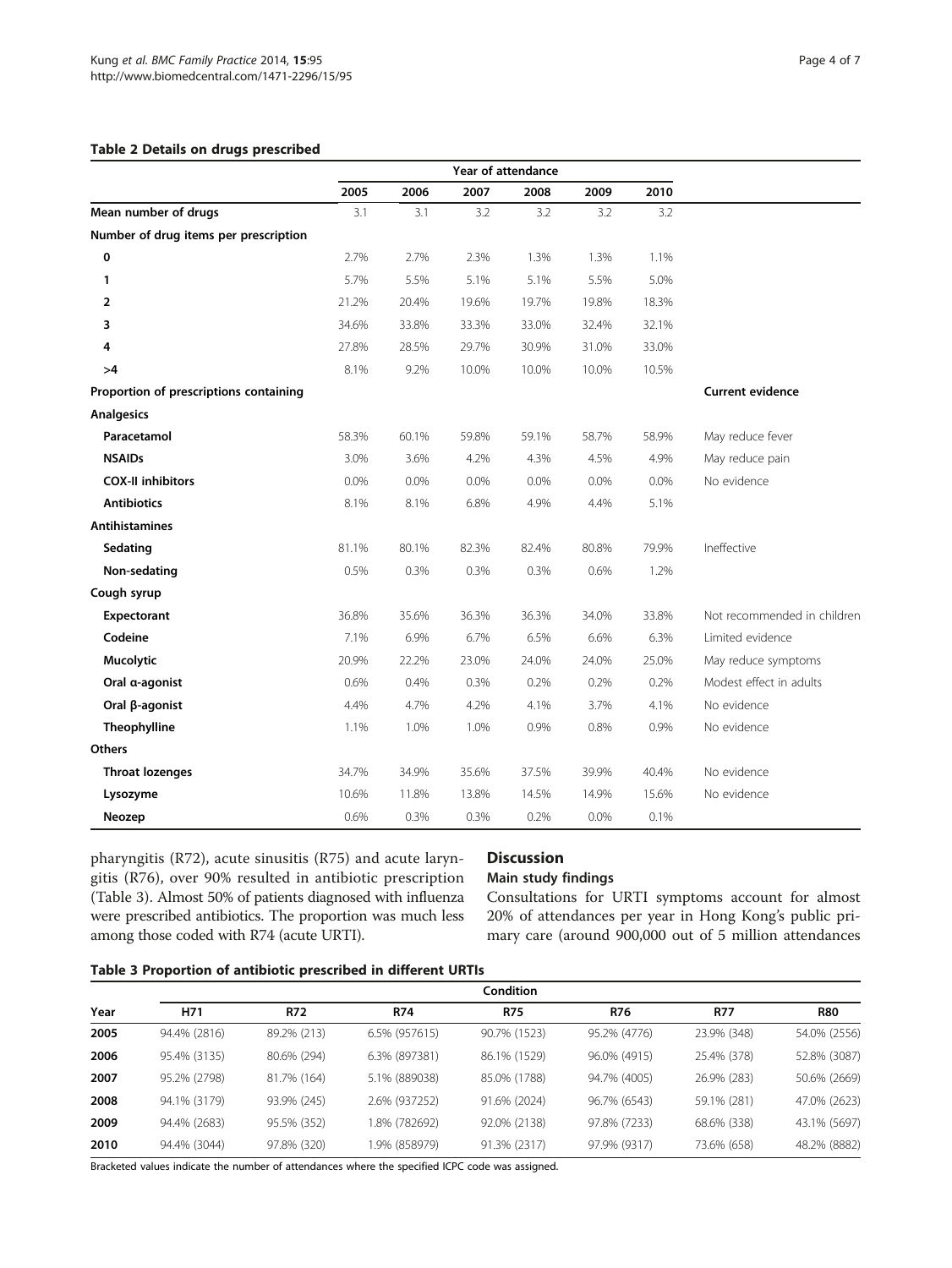annually [[17](#page-6-0)]). There was a drop in attendances in 2009, which coincides with the swine flu outbreak that year, where patients with influenza like illness were advised to go to designated fever clinics. There is an increasing mean age of patients presenting to primary care for upper respiratory tract infections which may reflect the increasing age of the population and those presenting to primary care. 98% of consultations were associated with a prescription, which on average included four drug classes. Antibiotics were prescribed in 5% of consultations.

## Antibiotic prescribing

The overall antibiotic prescription rate observed in this study was much lower than in other countries [\[22-25](#page-6-0)]. Although patients with uncomplicated URTIs (R74) comprise the large majority of the population, it appears that the overall volume of antibiotics prescribed remains low. However, nearly all those coded with H71 (otitis media), R72 (streptococcal pharyngitis), R75 (acute sinusitis) and R76 (acute tonsillitis) were almost always prescribed antibiotics, with an increasing trend among R72 and R77. Furthermore, around 50% of those diagnosed with influenza (R80) were also prescribed with antibiotics. Prescribing pressure [\[26\]](#page-6-0) from patients may be an issue, especially among those with more troubling symptoms. This could also reflect clinicians' 'coding creep' or 'diagnostic drift' with the tendency to use non-R74 codes in consultations where antibiotics were prescribed. Further education and training in terms of diagnosis, management and use of correct coding may need to be instated. Whilst financial incentive is an important contributory factor for 'coding creep' in some countries [\[27-29\]](#page-6-0), this is not an issue in Hong Kong where there is no pay-for-performance system in place. Further education of doctors in the appropriate management of otitis media, streptococcal pharyngitic, acute sinusitis and acute tonsillitis may help to reduce unnecessary antibiotic prescription.

#### Symptomatic drug utilization

At least 3 medications are prescribed for each URTI episode. This is higher than the URTI drug prescription patterns of Dutch doctors, where a mean of 0.8 drugs were prescribed per patient. Possible explanations for a higher prescription number may be related to the nature of the Hong Kong healthcare system, where consultation fees in PPCCs are heavily subsidized and includes the cost of medication, patients' relatively low self medication rate [[30\]](#page-6-0) and high expectations for receiving a prescription for medication during consultations [[31\]](#page-6-0). The slight increase in the number of medications prescribed coincided with an increase in annual attendances per patient for URTI, suggesting that this prescribing habit may be encouraging patients to consult. Although one previous European study indicated that medication prescribing

rates did not vary with antibiotic prescription rate [[15](#page-5-0)], further research would be warranted in view of the overall low antibiotic prescription volume.

A large variety of symptomatic medications were prescribed, including α and β-agonists, lysozyme and mucolytics. There is little empirical evidence that these medicines are effective for URTI [[32-35\]](#page-6-0). Anecdotally, it is not uncommon for patients to request a medication for each symptom they experience, which may help explain why patients are prescribed antitussives, antihistamines, mucolytics and throat lozenges. Among these prescriptions, 80% were on sedating antihistamines; 6% were given opioid containing medications; and a minority was prescribed theophyllines, α-agonists or β-agonists. There is a need for further research on the expectations of symptomatic medication prescriptions as recipients of these medications included children, and patients with chronic disease in which medication side effects could be detrimental e.g. cardiac diseases, prostatic symptoms or respiratory problems [\[36-39\]](#page-6-0).

# Implication for health service provision and future research

Compared with European countries [\[40-43](#page-6-0)], Hong Kong's public primary care appears to exhibit low antibiotic prescribing behaviour for symptoms of upper respiratory tract infections. On the other hand, the prescription rate for non-antibiotic medications is exceptionally high. It may be that prescription of symptomatic medication has managed to displace the expectation of antibiotic prescription. However, symptomatic drug prescription is high, and is estimated to cost the public healthcare system over 1.2 million US dollars per year. Other costs including PPCCs' facilities and human resources, as well as the societal impact of health services utilization for URTI have not been included.

Previous studies have shown that a significant proportion of primary care physicians believe patients should be empowered to self manage uncomplicated URTI [\[44](#page-6-0)]. Nevertheless, many patients continue to consult doctors within the first two days of their illnesses [[30](#page-6-0),[31](#page-6-0)] despite its self-limiting nature. Public health initiatives are therefore needed in order to promote self-management and appropriate indications for help seeking. The gap between clinical evidence for pharmacological intervention, doctors' prescribing behavior and patient expectation must also be addressed in order to safeguard patient wellbeing and the appropriate use of health care resources. Primary care physicians can play an active role to empower patients to self-manage symptoms and in reducing the reliance on unnecessary medications whenever appropriate. Further studies looking into cultural differences in expectations and management of URTI like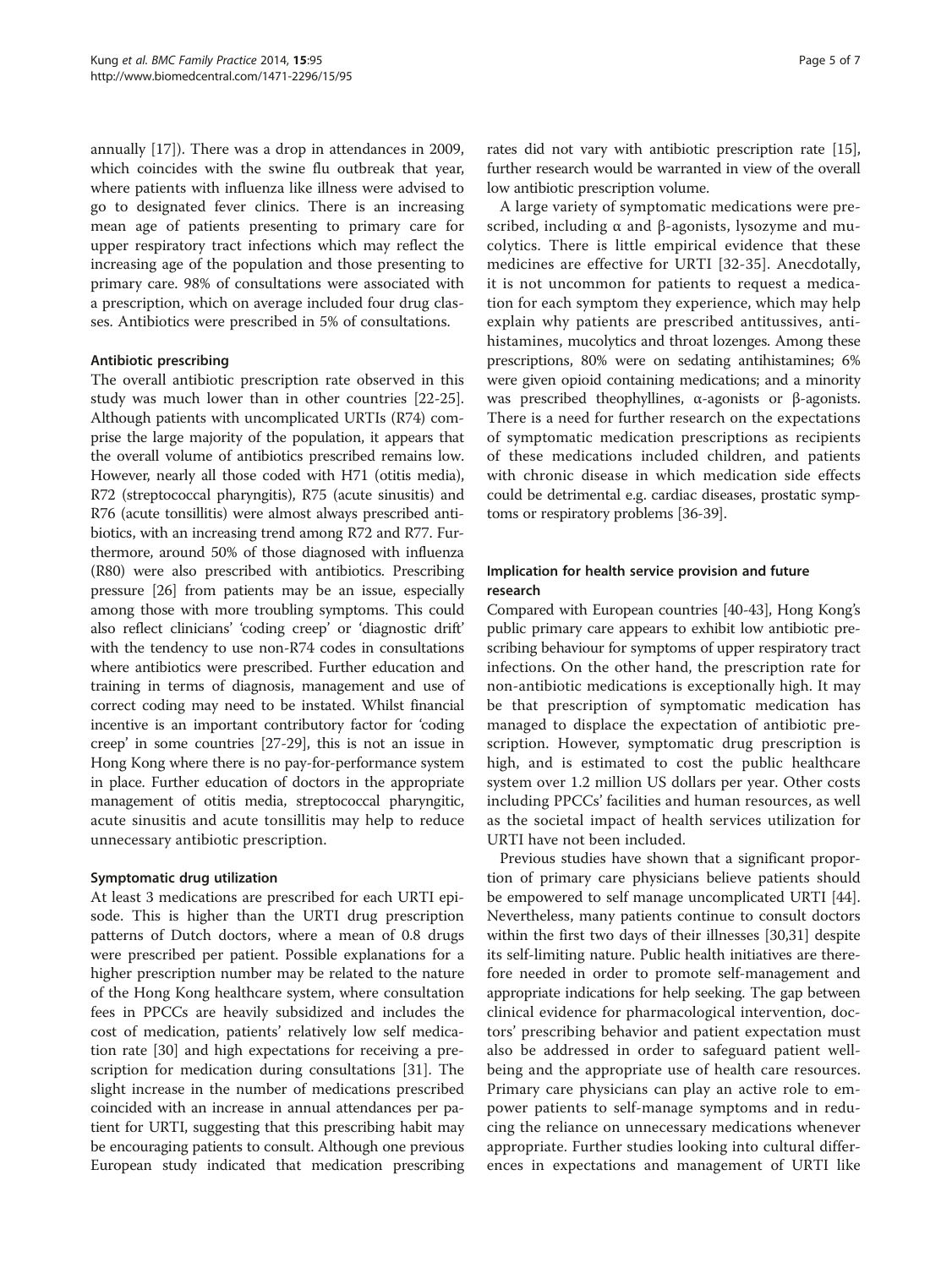<span id="page-5-0"></span>symptoms can better inform effective regional educational interventions.

## Strengths and limitations of this study

This is the first study of patient characteristics and prescribed medication among patients presenting to public primary care clinics with URTIs in the South China Region. The availability of electronic patient data from all PPCCs in Hong Kong ensured coverage of all patients in the public primary care setting, allowing an accurate analysis into the health services utilization related to URTIs. Internal audits within the Hospital Authority (unpublished data) have indicated that the ICPC coding rate among PPCCs is generally over 90%. Two studies examining ICPC coding accuracy over the recent few years [[45,46](#page-6-0)] have shown that 96% to 98% of cases are coded accurately, especially if the case is not complex. These imply that the data obtained for this study accurately reflects the public primary care situation in our locality.

Those who utilize public clinics in primary care are more likely to be of lower socio-economic status, elderly and individuals with chronic conditions [[47](#page-6-0)], this is reflected in our study where one fifth is on financial assistance and the increasing age of presentation. However, results do not include consultations in the private sector which is likely to see patients who are more affluent and younger. Meanwhile this study has important implications as older people are more prone to drugdrug interactions and adverse events from the prescriptions of medications for URTI. Moreover, as there is a high rate of 'doctor shopping' among patients in primary care in Hong Kong, this pattern of high utilization of symptomatic prescriptions for URTI in Hong Kong is likely to be common among most patients consulting primary care in Hong Kong, both in the private sector and in government run clinics given similar expectations.

# Conclusions

Overall the rate of antibiotic prescription for patients attending Hong Kong's public primary care is low, although the rate is high among those diagnosed with otitis media, pharyngitis, sinusitis and tonsillitis. On the other hand, the number symptomatic medications prescribed is high, and its relationship with increasing doctor consultations and low overall antibiotic prescription need to be further explored. Gaps have been identified between primary care practice and evidence based management of upper respiratory tract infections. There is a huge potential to save resources on inappropriate antibiotic use, unnecessary prescription of symptomatic medication and consultation appointments through doctor and patient education.

#### Competing interests

The authors declare that they have no competing interests.

#### Author contributions

KK/CW conceptualised the whole study. KK researched data and wrote the manuscript, with further analysis performed by CKYC. CW/SYSW/AL/SG/CCB reviewed the manuscript. CCB contributed to discussion and reviewed the manuscript. All authors declare that there are no financial relationships with any organisations that might have an interest in the submitted work, and that no presentations have been made for this research. All authors read and approved the final manuscript.

#### Acknowledgements

This work was supported by the primary care team at the Chinese University of Hong Kong, without contribution from any external funding sources.

#### Author details

<sup>1</sup> Division of Family Medicine, School of Public Health & Primary Care, Chinese University of Hong Kong, Shatin, Hong Kong. <sup>2</sup>Department of Family Medicine, the Hospital Authority, Kowloon, Hong Kong. <sup>3</sup> Department of General Practice, Cardiff University, Cardiff, UK. <sup>4</sup>Jockey School of Public Health, Prince of Wales Hospital, Room 408, 32 Ngan Shing Street, Shatin, NT, Hong Kong.

#### Received: 13 January 2014 Accepted: 29 April 2014 Published: 13 May 2014

#### References

- 1. Lo Y, Lam C, Lam T, Lee R, Chiu B, Tang J, Chui B, Chao D, Lam A, Chan K: Hong Kong primary care morbidity survey 2007-2008. HK Pract 2010, 32:17–26.
- 2. Hak E, Rovers M, Kuyvenhoven M, Schellevis F, Verheij T: Incidence of GP-diagnosed respiratory tract infections according to age, gender and high-risk co-morbidity: the Second Dutch National Survey of General Practice. Fam Pract 2006, 23(3):291–294.
- 3. Fleming D, Smith G, Charlton J, Charlton J, Nicoll A: Impact of infections on primary care - greater than expected. Commun Dis Public Health 2002, 5(1):7–12.
- 4. Lam W, Ho K, Kwok K, Tsang L: Morbidity pattern in four government general practice clinics using the International Classification of Primary Care (Revised Edition) (ICPC-2) coding. HK Pract 2006, 28:363–375.
- 5. CDARS: Clinical Decision Analysis Reporting System. Hong Kong: Department of Family Medicine, New Territories East Cluster, Hospital Authority. Last accessed 12 Jul 2011.
- 6. Nichol K, D'Heilly S, Ehlinger E: Burden of upper respiratory illnesses among college and university students: 2002-2003 and 2003-2004 cohorts. Vaccine 2006, 24(44–46):6724–6725.
- 7. Taverner D, Latte J: Nasal decongestants for the common cold [update of Cochrane Review]. 2007, (1):CD001953.
- 8. Kernan W, Viscoli C, Brass L: Phenylpropanolamine and the risk of hemorrhagic stroke. N Engl J Med 2000, 343:1826–1832.
- 9. Arroll B, Kenealy T: Are antibiotics effective for acute purulent rhinitis? Systematic review and meta-analysis of placebo controlled randomised trials. BMJ 2007, 333:279.
- 10. Fahey T, Stocks N, Thomas T: Systematic review of the treatment of upper respiratory tract infection. Arch Dis Child 1998, 79:225–230.
- 11. Sutter AI, Lemiengre M, Campbell H, Mackinnon HF: Antihistamines for the common cold. Cochrane Database Syst Rev 2009, (4):CD001267.
- 12. Yoder K, Shaffer M, La Tournous S: Child assessment of dextromethorphan, diphenhydramine, and placebo for nocturnal cough due to upper respiratory infection. Clin Pediatr 2006, 45:633–640.
- 13. Lam C: Rational prescribing for upper respiratory tract infections. HK Pract 2002, 24:298–304.
- 14. Arroll B, Goodyear-Smith F: General practitioner management of upper respiratory tract infections: when are antibiotics prescribed? NZJM 2000, 493–496.
- 15. Rosman S, Le Vaillant M, Schellevis F, Clerc P, Verheij R, Pelletier-Fleury N: Prescribing patterns for upper respiratory tract infections in general practice in France and in the Netherlands. Eur J of Pub Health 2008, 18(3):312–316.